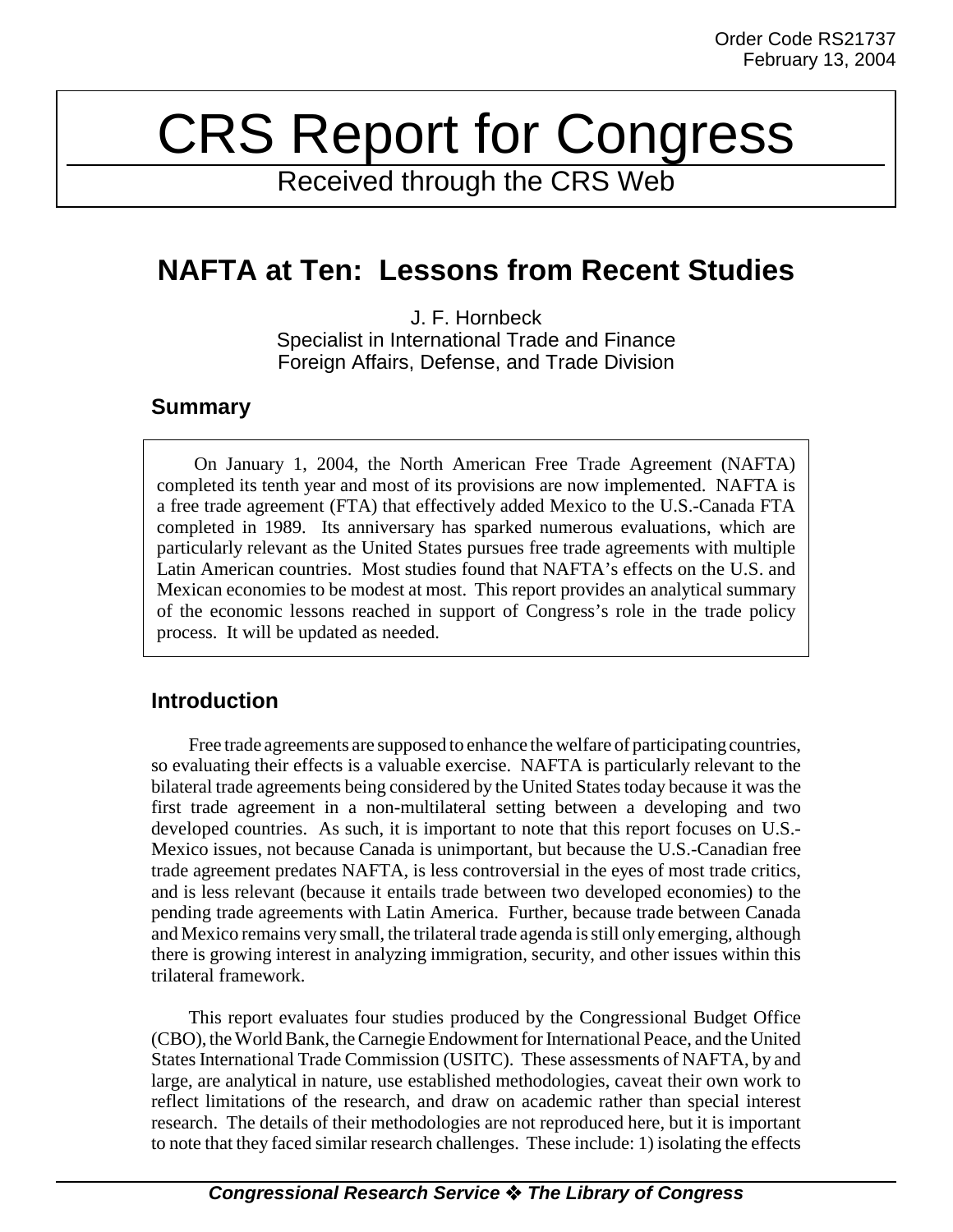of NAFTA from many other economic policies and forces at play; 2) using sufficiently long time-frames to separate out pre- and post-NAFTA trends and effects; and 3) comparing NAFTA over time and across countries to provide relative measures of the importance of any observed or inferred change.<sup>1</sup>

The lessons outlined below reflect conclusions of the reports, but not all addressed each of the issues. When analyses overlap, agreements and differences are identified, and other sources are cited when needed to clarify or expand on a certain theme. Conclusions regarding NAFTA's effects are not drawn relative to expectations espoused prior to its implementation. For political and other reasons, many of the claims made about NAFTA in the early 1990s, both good and bad, were less than credible. Details below provide a sense of NAFTA's economic success or failure relative to its effect on trade, investment, economic growth, productivity, employment, wages, and immigration.

## **Trade and Investment Effects**

NAFTA is a broad agreement, but improved market access, including tariff reductions on merchandise trade, was the major U.S. goal. After ten years, most tariffs have gone to zero, except for some very sensitive (mostly agricultural) goods that have limited protection for up to 15 years. Clearly, U.S.-Mexico trade and investment have grown sharply over the past decade. From 1994 to 2003, U.S. exports to Mexico rose 91%, compared to 41% to the world. U.S. imports increased by 179%, compared to 89% from the world. This surge, however, began prior to NAFTA, so the question is, how much of the post-1994 growth can be attributed to NAFTA?

**NAFTA had a modest effect on U.S.-Mexico trade growth.** The CBO, World Bank, and USITC approached the problem differently, but all found that NAFTA had a modest effect on U.S.-Mexico trade growth. The CBO model of U.S.-Mexico trade estimated that 85% of the U.S. export growth and 91% of U.S. import growth would have occurred without NAFTA. Although the effect was modest, it accelerated over time, accounting for a 2% marginal growth of U.S. exports and imports in1994 up to11% and 8% marginal growth of U.S. exports and imports in 2001. As a percentage of economic activity, the increased trade was more pronounced for Mexico than the United States. Separately, the World Bank makes the point that NAFTA has reinforced existing trends in trade growth and estimates that Mexico's global exports would have been 25% lower without NAFT $A<sup>2</sup>$ 

<sup>&</sup>lt;sup>1</sup> Lederman, Daneil, William F. Maloney, and Luis Serven. *Lessons From NAFTA for Latin America and the Caribbean Countries: A Summary of Research Findings*. The World Bank, Washington, D.C. December 2003, Audley, John J., Demetrios G. Papademetriou, Sandra Polaski, and Scott Vaughan. *NAFTA's Promise and Reality: Lessons from Mexico for the Hemisphere*. Carnegie Endowment for International Peace, Washington, D.C. 2004, and United States International Trade Commission. *The Impact of Trade Agreements: Effect of the Tokyo Round, U.S.-Israel FTA, U.S.-Canada FTA, NAFTA, and the Uruguay Round on the U.S. Economy*. Publication 3621. Washington, D.C. August 2003. The Congressional Budget Office. *The Effects of NAFTA on U.S.-Mexican Trade and GDP*. Washington, D.C. May 2003.

 $2^2$  CBO, pp. 17-19, World Bank, p. v, 298, and 307, and USITC, p. 66.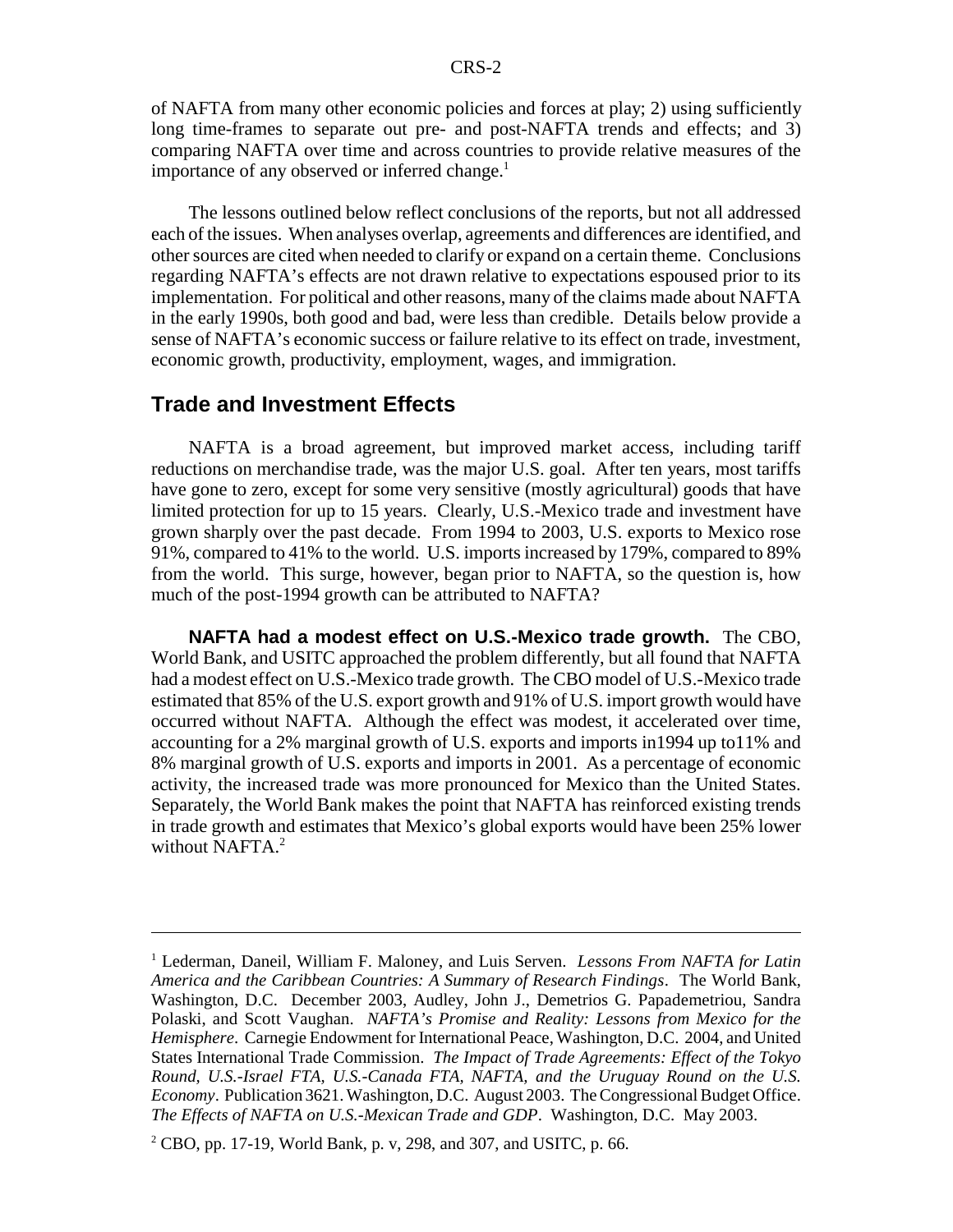The USITC analyzed tariff preferences by sector to isolate the effects of NAFTA on U.S.-Mexico trade. It estimated that NAFTA tariff preferences accounted for one-third of the growth in U.S. import shares from Mexico (higher among textile and apparel goods) and 13% of growth of U.S. exports to Mexico. The remaining growth in trade would have occurred anyway, and was influenced more by factors such as the 1994 peso devaluation and existing preferences provided Mexico under the Generalized System of Preferences (GSP) and production-sharing (maquiladora) programs. The U.S. benefit from NAFTA may also be seen in Mexico's response to the 1994 peso crisis, which was to raise tariffs against non-NAFTA partners. (In another report, the USITC noted that there was also an increased variety of goods traded and a rise in the average price of Mexican imports, suggesting new and upgraded goods being imported from Mexico.) $3$ 

**There is little evidence of trade diversion.** A key concern of trade analysts is whether an FTA results in trade shifting from nonmember countries to members of a trade agreement because the tariff preferences have allowed them to become the lowercost producers. This has the effect of switching trade from more to less efficient trading partners. The World Bank Study found no significant evidence of trade diversion in NAFTA, particularly with respect to textile and apparel producers in neighboring Central America and the Caribbean.<sup>4</sup> This is consistent with a majority of studies done earlier.

**NAFTA did not cause the widening U.S. trade deficit with Mexico.** From 1994 to 2002, the U.S. trade deficit with Mexico grew from -\$1.4 to -\$37.1 billion. These studies found that trade deficits are largely macroeconomic phenomena, in this case predominantly attributed to the respective business cycles in Mexico and the United States. Strong U.S. growth in the 1990s combined with Mexico's deep recession caused by the December 1994 peso crisis (devaluation) were the main factors cited for the large deficits. Importantly, none of the studies attributed the peso crisis to NAFTA, but to structural misalignments in the Mexican economy combined with political events.<sup>5</sup>

**NAFTA helped increase bilateral foreign direct investment (FDI).**  $^6$  From 1994 to 2002, U.S. FDI in Mexico rose from \$16.1 billion to \$58.1 billion, or 259%. Mexican FDI in the U.S. increased 244% to \$7.9 billion, albeit from the much smaller base of \$2.3 billion. FDI in Mexico (mostly U.S.) grew on average from 1.1% of GDP in 1980-93 to 3.0% in 1994-2001. The World Bank noted that NAFTA was one of numerous factors directing FDI and estimated that it led to a 40% annual increase in FDI to Mexico, without diverting FDI from other countries. The CBO and USITC studies basically agreed, finding that NAFTA's investment and trade liberalization worked together to reduce risk and improve profitability, and so observed that NAFTA helped to increase total investment flows to Mexico.

<sup>3</sup> USITC, pp. 302-04, 308, 313. Hillberry, Russell H., and Christine A. McDaniel. *A Decomposition of North American Trade Growth Since NAFTA*. USITC. Washington, D.C. Working Paper No. 2002-12-A.

<sup>4</sup> World Bank, pp. xvii-xviii and 298.

<sup>&</sup>lt;sup>5</sup> CBO, p. 20 and USITC, p. 49. The Carnegie Endowment study (Polaski, p. 14) does state that the tariff cuts, "resulted in a shift from a net trade deficit with the United States before NAFTA to a substantial net trade surplus in 2002" without citing evidence for it.

<sup>6</sup> World Bank, p. v, 155, and 366, CBO, p. 4, USITC, p. 158.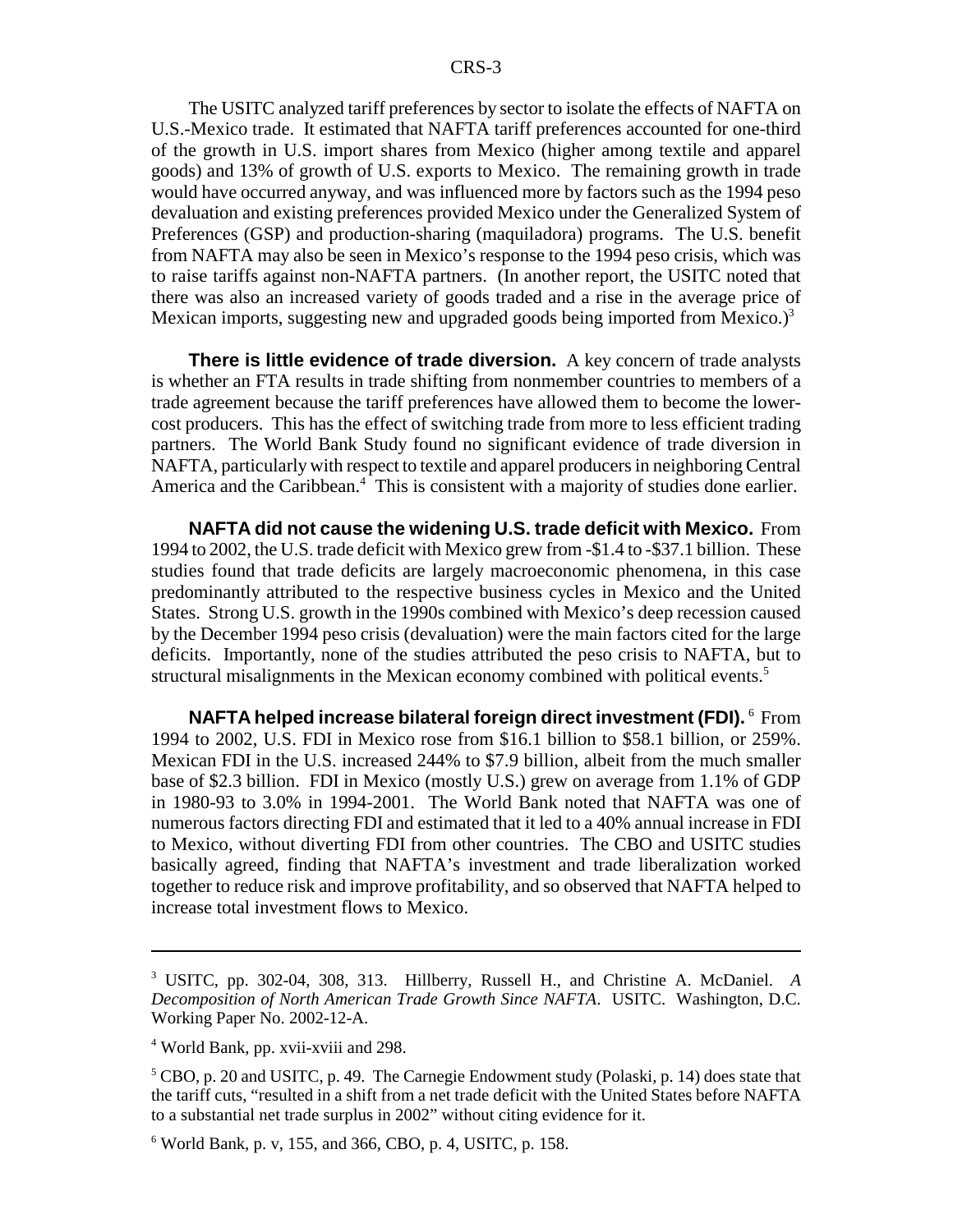#### **Domestic Economic Effects**

The various studies reached different conclusions with respect to the macroeconomic effects of NAFTA. Choice of methodology and depth of research varied and likely explain many of the differences.

**NAFTA slightly increased growth in output and productivity.** The CBO study, which had a limited model for estimating the trade effects on GDP, found that NAFTA increased annual GDP growth in the United States by no more than .04%, and for Mexico, no more than .8%. Similarly, the USITC cited other literature suggesting that U.S. GDP could grow by an additional 0.1% to 0.5% once NAFTA is fully implemented. The World Bank study, which undertook a more elaborate modeling effort, concluded that Mexico's economic performance was similar to the rest of Latin America prior to NAFTA. After NAFTA went into effect, Mexico's per capita GDP converged increasingly toward that of the United States, although a large discrepancy still exists. Estimates of the rate of convergence suggest that without NAFTA, Mexico's per capita GDP growth would have been 4-5% lower by 2002.<sup>7</sup> The World Bank also suggested that NAFTA contributed to "a substantially faster rate of productivity convergence than in previous years." For example, Mexican manufacturers were able to halve the time needed to adapt U.S. technological innovation. The Carnegie study also notes that productivity rose dramatically after NAFTA in both the United States and Mexico and suggests NAFTA "likely played a significant role."8

**NAFTA had little or no impact on aggregate employment.** NAFTA is at the heart of a long-standing debate over the employment effects of trade because of fears that trade with developing countries causes U.S. job losses and that trade deficits equate to higher unemployment. None of the reports attributed changes in aggregate U.S. or Mexican employment levels to NAFTA, but the author of the first chapter of the Carnegie study suggests that changing the assumptions of a USITC model would allow for a net gain in U.S. employment over the past decade of between zero and 270,000 jobs, a small increase. For Mexico, it concludes that "the sum of the effects of the trade pact to date has not been a strong net gain in overall employment." The second chapter (different author) argues for zero net growth in U.S. jobs. The USITC study demonstrates, contrary to some popular opinion, that U.S. trade deficits tend to occur during periods of low unemployment, and "vice versa." This evidence supports well-established economic theory that would suggest both the U.S. trade deficit with Mexico and U.S. employment levels over the past decade were responding to economic growth, not each other.<sup>9</sup>

**NAFTA contributed to employment shifts among sectors.** The Carnegie report observes a shift in Mexican employment away from agriculture toward services and manufacturing. It attempts to correlate this shift with NAFTA-induced trade balances in agriculture (deficit) and manufacturing (surplus) goods, but concludes that it is impossible

<sup>7</sup> CBO, p. 22, USITC, p. 32, and World Bank, p. 27-28.

<sup>&</sup>lt;sup>8</sup> World Bank, p. 5 and 28 and Carnegie Endowment, (Polaski, pp. 24 and 33). The USITC summary of the literature on productivity and trade cited numerous studies supporting the claim that trade liberalization enhances productivity. pp. 100-13.

<sup>9</sup> Carnegie Endowment, (Polaski, p. 20 and 28, Papademetriou, p. 39), USITC, p. 49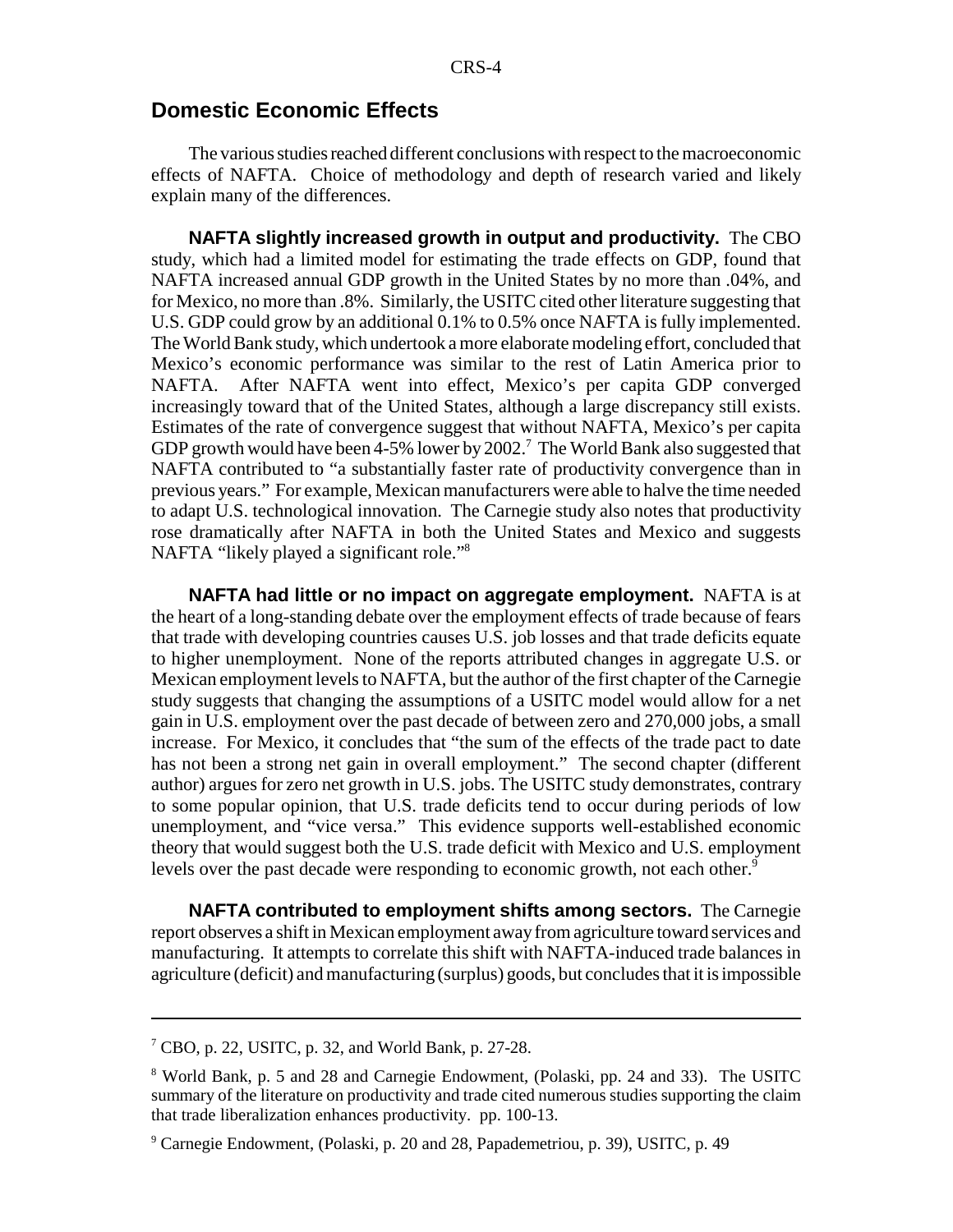to establish precisely how much of the jobs shift can be attributed to NAFTA. The World Bank points to productivity growth in irrigated agricultural lands and the lack of opportunity in subsistence agriculture as alternative reasons for these shifts. In the United States, employees who lost jobs because of NAFTA are eligible for NAFTA trade adjustment assistance. The Carnegie report notes that at the end of 2003, some 525,000 workers have been certified under this program, heavily concentrated in manufacturing, especially apparel. Over a period of ten years, this represents a small portion of the aggregate work force, many of whom are already re-employed. Nonetheless, it is among the most salient adjustment issues related to trade, along with the possible need for a larger "social safety net." The USITC and World Bank also show that structural shifts in both countries had been affecting long-term employment patterns as well.<sup>10</sup>

**NAFTA has had a small effect on real wages.** The USITC, in summarizing the vast literature on the observed rising U.S. income gap between more-skilled and lessskilled workers, suggests that while estimates varied, trade in general has contributed to no more than 10-20% of the wage gap. Economists generally consider the wage-gap problem to be a function of skill-based technological change that causes an employment bias toward more highly educated or trained workers. Increased trade of intermediate goods using outsourcing or production-sharing arrangements has also been linked in recent research. For Mexico, the Carnegie Endowment and the World Bank note that real wages are lower than when NAFTA began, but conclude that it was not the cause. Decomposing the trend shows that Mexico experienced a 25% fall in real wages after the 1994 peso crisis. Real wages began a steady recovery in 1997 and are approaching 1994 levels. Interestingly, the World Bank study showed that those Mexican states tied to FDI, exports, and maquilas had higher and faster-growing wages than other states.<sup>11</sup>

**Immigration patterns were not affected by NAFTA.** The long-term trend in legal and unauthorized worker migration from Mexico to the United States continued and accelerated after NAFTA was implemented. The trade agreement, however, was found to be largely irrelevant. The Carnegie Endowment study points to many factors that outweigh any effect an FTA can have on migration patterns. Mexican workers have been drawn to the United States by big wage differentials and the high demand for low-skilled workers. They have been encouraged to leave Mexico by the burgeoning work force that cannot be absorbed and the strong migration networks in place. Periodic financial crises (1982, 1986, 1994) exacerbate the problem. These cause huge losses in formal sector jobs, large declines in real wages relative to those in the United States, and failing confidence in the Mexican economy, all of which encourage emigration. The World Bank found that Mexican emigrants had higher levels of education and earned more than nonemigrants and so migration may have contributed to Mexico's growing wage gap.<sup>12</sup>

**NAFTA has a minor role in Mexico's rural-urban migration.** The first chapter of the Carnegie Endowment study argues that the observed trend of migration

<sup>&</sup>lt;sup>10</sup> Carnegie Endowment, (Polaski, p. 20-28), World Bank, p. xv, xxv, 183-85, and USITC, p. 41-45. On U.S. sectoral issues related to textiles, see: Rhodes, Karl. Global Gain, Local Pain. *Regional Focus*. Federal Reserve Bank of Richmond. Winter 2004. pp. 12-18.

<sup>&</sup>lt;sup>11</sup> USITC, p. 67-68, 114, 125, World Bank, pp. vi-vii, Carnegie Endowment, (Polaski, p. 24-25).

<sup>&</sup>lt;sup>12</sup> Carnegie Endowment, (Papademetriou pp. 40-41and 50-53) and World Bank, pp. 174-80.